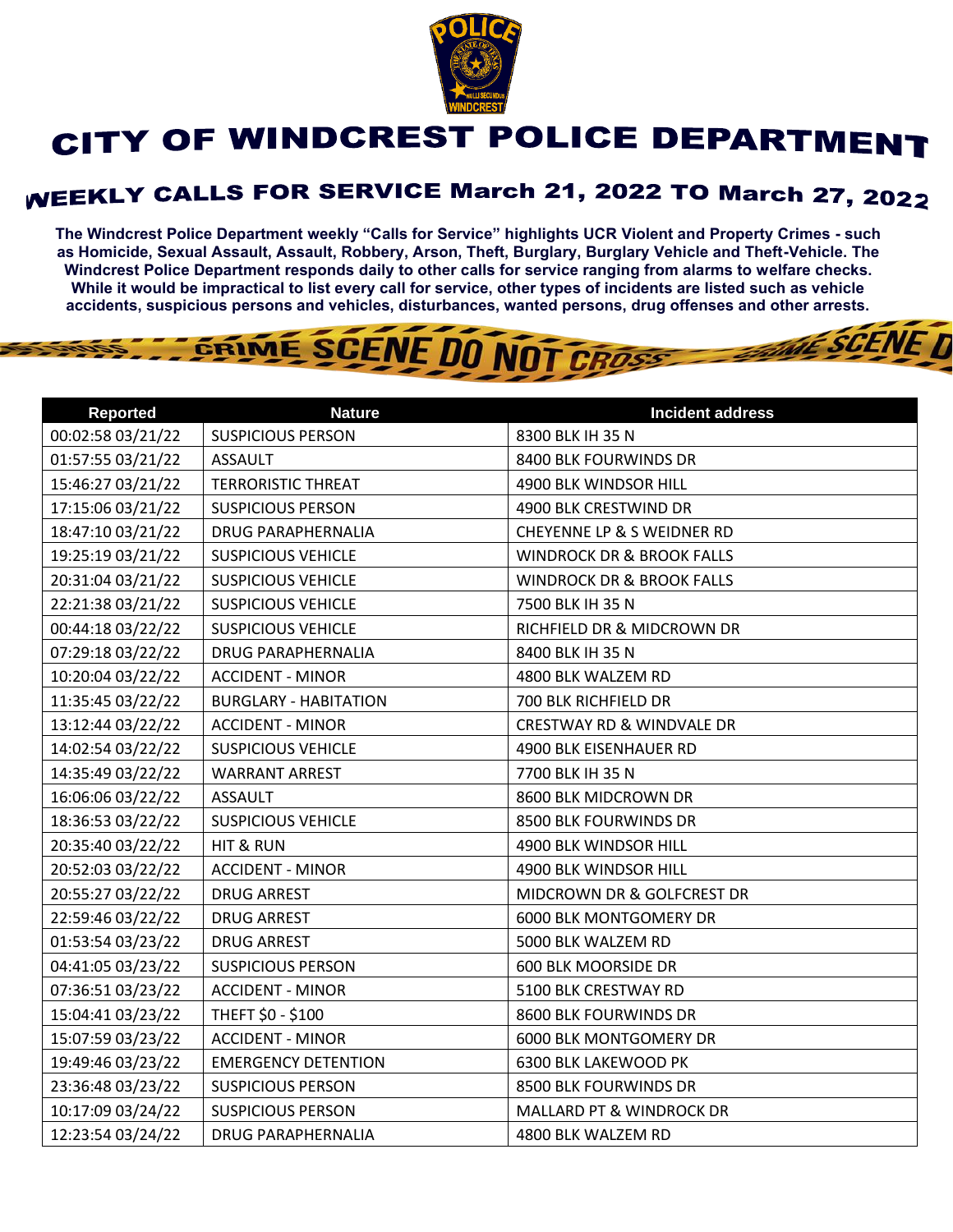| 13:12:04 03/24/22 | <b>ACCIDENT - MINOR</b>           | 6000 BLK MONTGOMERY DR                 |
|-------------------|-----------------------------------|----------------------------------------|
| 15:31:17 03/24/22 | <b>SUSPICIOUS PERSON</b>          | <b>WINBROOK ESTATES</b>                |
| 17:22:48 03/24/22 | THEFT \$100 - \$750               | 8600 BLK FOURWINDS DR                  |
| 20:56:33 03/24/22 | THEFT \$0 - \$100                 | 4800 BLK WALZEM RD                     |
| 22:35:27 03/24/22 | DRUG PARAPHERNALIA                | 4800 BLK EISENHAUER RD                 |
| 22:41:49 03/24/22 | DRUG PARAPHERNALIA                | 5900 BLK WALZEM RD                     |
| 22:59:46 03/24/22 | <b>SUSPICIOUS PERSON</b>          | 4900 BLK WALZEM RD                     |
| 01:57:53 03/25/22 | <b>ACCIDENT - MINOR</b>           | 8000 BLK IH 35 N ACCESS RD NB          |
| 13:16:06 03/25/22 | <b>CRIMINAL TRESPASS</b>          | 5200 BLK WALZEM RD                     |
| 13:22:49 03/25/22 | <b>WARRANT ARREST</b>             | 8700 BLK MIDCROWN DR                   |
| 13:40:07 03/25/22 | <b>EMERGENCY DETENTION</b>        | 7200 BLK IH 35 N                       |
| 14:48:03 03/25/22 | <b>SUSPICIOUS ACTIVITY</b>        | 5400 BLK WALZEM RD                     |
| 14:58:34 03/25/22 | <b>ACCIDENT - MINOR</b>           | 4800 BLK WALZEM RD                     |
| 18:18:12 03/25/22 | <b>DRUG ARREST</b>                | S WEIDNER RD & CHEYENNE LP             |
| 18:40:04 03/25/22 | <b>SUSPICIOUS PERSON</b>          | <b>6000 BLK SHADY CREEK</b>            |
| 19:39:39 03/25/22 | <b>SUSPICIOUS PERSON</b>          | 5900 BLK WINDY COVE                    |
| 21:10:46 03/25/22 | <b>SUSPICIOUS PERSON</b>          | 8200 BLK IH 35 N                       |
| 23:15:24 03/25/22 | <b>DISTURBANCE</b>                | 4900 BLK WALZEM RD                     |
| 00:52:41 03/26/22 | <b>DISTURBANCE</b>                | 8400 BLK IH 35 N                       |
| 02:58:30 03/26/22 | <b>THEFT &lt;\$50</b>             | 5100 BLK CRESTWAY RD                   |
| 04:43:54 03/26/22 | <b>DISTURBANCE</b>                | 7200 BLK IH 35 N                       |
| 10:08:54 03/26/22 | THEFT \$750 - \$2,500             | 8200 BLK IH 35 N                       |
| 11:30:18 03/26/22 | <b>SUSPICIOUS PERSON</b>          | 7700 BLK IH 35 N                       |
| 12:35:47 03/26/22 | CRIMINAL MISCHIEF \$750 - \$2,500 | 7700 BLK IH 35 N                       |
| 13:19:25 03/26/22 | <b>SUSPICIOUS PERSON</b>          | 7200 BLK IH 35 N                       |
| 13:36:06 03/26/22 | <b>FORGERY</b>                    | 6000 BLK WINTERHAVEN DR                |
| 15:10:01 03/26/22 | <b>SUSPICIOUS PERSON</b>          | WINDWAY DR & FAIRCREST DR              |
| 15:20:43 03/26/22 | CRIMINAL MISCHIEF \$750 - \$2,500 | 4900 BLK EISENHAUER RD                 |
| 16:31:32 03/26/22 | CRIMINAL MISCHIEF \$750 - \$2,500 | 5300 BLK WALZEM RD                     |
| 16:41:15 03/26/22 | <b>SUSPICIOUS VEHICLE</b>         | 8800 BLK MIDCROWN DR                   |
| 18:32:05 03/26/22 | <b>WARRANT ARREST</b>             | 4900 BLK WINDSOR HILL                  |
| 20:42:46 03/26/22 | CRIMINAL MISCHIEF \$100 - \$750   | 8700 BLK FOURWINDS DR                  |
| 22:34:47 03/26/22 | <b>DRUG PARAPHERNALIA</b>         | 500 BLK CRESTWAY RD                    |
| 02:26:48 03/27/22 | AGGRAVATED ASSAULT                | 8300 BLK WINDWAY DR                    |
| 03:02:33 03/27/22 | THEFT \$2,500 - \$30,000          | 7200 BLK IH 35 N                       |
| 10:51:35 03/27/22 | <b>DISTURBANCE</b>                | 5800 BLK WINTERHAVEN DR                |
| 15:38:37 03/27/22 | <b>EVADING ARREST</b>             | <b>FOURWINDS DR &amp; CRESTWIND DR</b> |
| 15:43:08 03/27/22 | <b>HIT &amp; RUN</b>              | 4900 BLK WINDSOR HILL                  |
| 15:50:02 03/27/22 | <b>ARSON</b>                      | 8900 BLK FOURWINDS DR                  |
| 16:11:57 03/27/22 | <b>ACCIDENT - MINOR</b>           | 4900 BLK WINDSOR HILL                  |
| 17:38:51 03/27/22 | <b>ACCIDENT - MINOR</b>           | 6000 BLK MONTGOMERY DR                 |
| 20:22:55 03/27/22 | <b>ACCIDENT - MINOR</b>           | 8100 BLK FOURWINDS DR                  |
| 23:15:54 03/27/22 | <b>DRUG ARREST</b>                | 5000 BLK EISENHAUER RD                 |